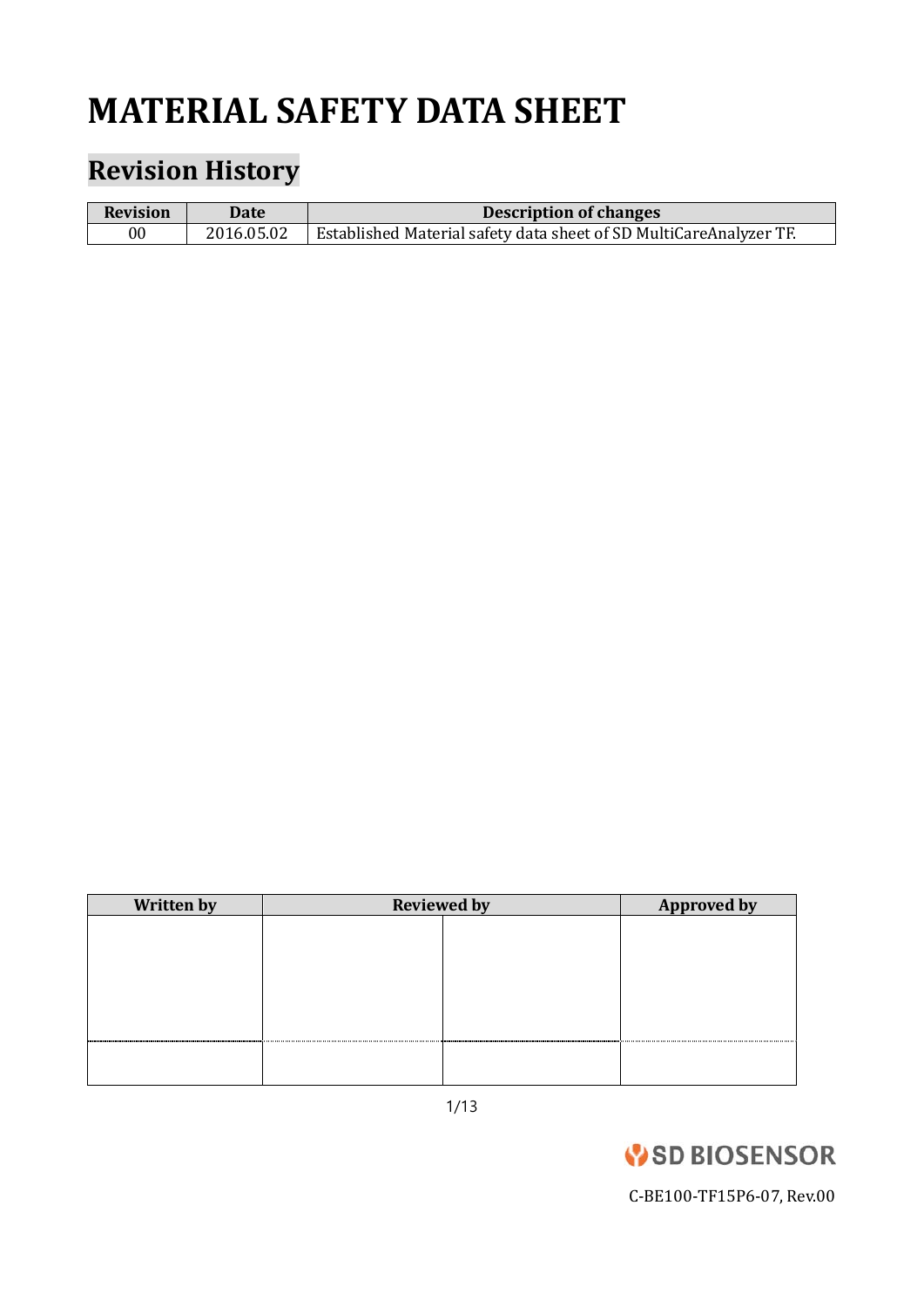## **1. MATERIAL SAFETY DATA SHEET**

### **(1) Analyzer**

| 1) Product and company identification |                                                            |  |
|---------------------------------------|------------------------------------------------------------|--|
| <b>Product Name</b>                   | SD MultiCare <sup>™</sup> Analyzer                         |  |
| <b>Product code</b>                   |                                                            |  |
|                                       | 03MA10 / 03MA20                                            |  |
| <b>Manufacturer Information</b>       |                                                            |  |
| Name                                  | SD BIOSENSOR, INC.                                         |  |
| Address                               | Head office: C-4th&5th, 16, Deogyeong-daero, 1556beon-gil, |  |
|                                       | Yeongtong-gu, Suwon-si, Gyeonggi-do 443-813, KOREA         |  |
|                                       | Manufacturing site: 74, Osongsaengmyeong 4-ro, Osong-eup,  |  |
|                                       | Cheongwon-gun, Chungcheongbuk-do, 363-951, KOREA           |  |
| Telephone                             | +82 31 300 0400                                            |  |
| Fax                                   | +82 31 300 0499                                            |  |
| Emergency phone number                | +82 31 300 0400                                            |  |
| 2) Hazards identification             |                                                            |  |
| $\mathbf{E}$                          |                                                            |  |

#### **Emergency Overview**

All information within the MSDS is based on hazards of the lithium battery that is either installed with the analyzer or shipped with the analyzer. The risk of exposure occurs only if the battery is mechanically or electrically abused. Most likely risk is an acute exposure when the gas release vent works. Organic solvent released has slight toxicity and can irritate skin and eyes. Lithium salt is irritating to skin, eyes, and mucous membranes and should be avoided. All information is based on manufacturer information.

| <b>NEPA Ratings</b>                                                                       | Health=0, Flammability=0, Reactivity=0                                                |  |
|-------------------------------------------------------------------------------------------|---------------------------------------------------------------------------------------|--|
| <b>Principle routes of exposure</b>                                                       | Ingestion, inhalation, skin/eye contact                                               |  |
| <b>Inhalation</b>                                                                         | May cause irritation of respiratory tract                                             |  |
| Ingestion                                                                                 | Harmful if swallowing, ingestion of strips or other solid pieces<br>may cause choking |  |
| <b>Skin contact</b>                                                                       | May cause irritation in contact with skin                                             |  |
| Eye contact                                                                               | Contact with eyes may cause irritation                                                |  |
| <b>Medical conditions</b><br>aggravated by exposure                                       | None Known                                                                            |  |
| <b>Additional information</b>                                                             | None                                                                                  |  |
| 3) Composition/Information on ingredients                                                 |                                                                                       |  |
| 6V capacity (1.5V alkaline four batteries (type AA)) or AC adapter packaged with analyzer |                                                                                       |  |

#### **All other components of this product**

• Components No hazardous components >1%, >0.1% carcinogen

2/13

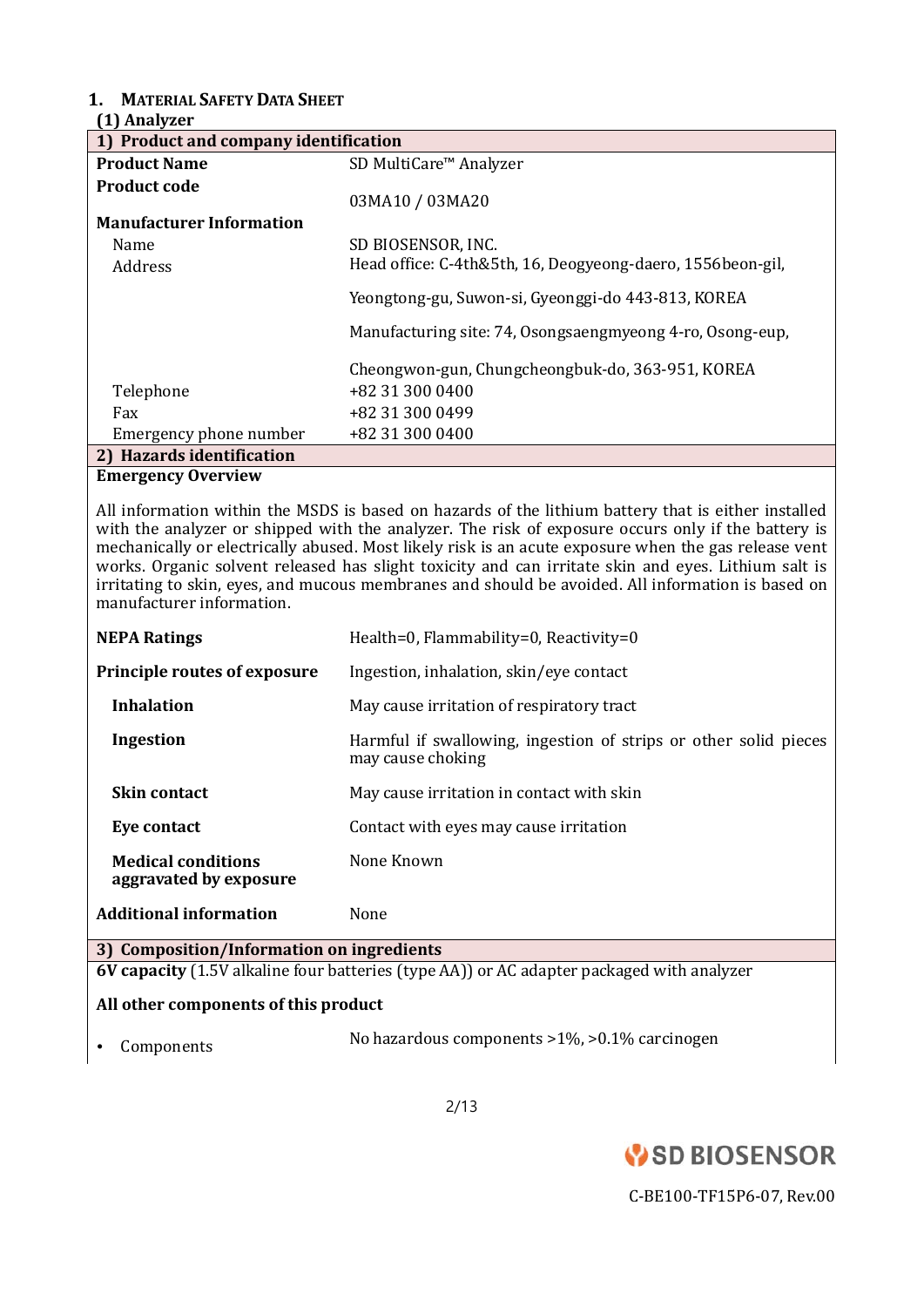|                     | <b>CAS Number</b>     | None                                                                                                                              |
|---------------------|-----------------------|-----------------------------------------------------------------------------------------------------------------------------------|
|                     | Weight %              | < 0.01                                                                                                                            |
| ٠                   | OSHA PEL              | N/A                                                                                                                               |
| ٠                   | <b>OSHA STEL</b>      | N/A                                                                                                                               |
|                     | <b>ACGIH TLV</b>      | N/A                                                                                                                               |
|                     | <b>ACGIH STEL</b>     | N/A                                                                                                                               |
|                     | 4) First aid measures |                                                                                                                                   |
|                     | <b>Inhalation</b>     | Consult a physician. Move to fresh air. If not breathing, give<br>artificial respiration. If breathing is difficult, give oxygen  |
| <b>Skin contact</b> |                       | Rinse with plenty of water. If skin irritation persists, call a<br>physician. Remove and wash contaminated clothing before re-use |
| Ingestion           |                       | Consult a physician. Do not induce vomiting without medical<br>advice                                                             |
| Eye contact         |                       | In the case of contact with eyes, rinse immediately with plenty of<br>water and seek medical advice                               |
| Notes to physician  |                       | None determined                                                                                                                   |

| 5) Fire-Fighting measures                        |                                                                                                                                                                                                                                      |
|--------------------------------------------------|--------------------------------------------------------------------------------------------------------------------------------------------------------------------------------------------------------------------------------------|
| Suitable extinguishing media                     | Use dry chemical, $CO2$ , water spray or `alcohol` foam                                                                                                                                                                              |
| <b>Unusual hazards</b>                           | Batteries may explode or cause burns if disassembled, crushed,<br>or exposed to fire or high temperatures. Do not short or install<br>with incorrect polarity                                                                        |
| Special protective equipment<br>for firefighters | Wear self-contained breathing apparatus for firefighting if<br>necessary                                                                                                                                                             |
| 6) Accidental release procedures                 |                                                                                                                                                                                                                                      |
| <b>Personal precautions</b>                      | Use personal protective equipment. Evacuate personnel to safe<br>area                                                                                                                                                                |
| <b>Environmental precautions</b>                 | Prevent further leakage or spillage if safe to do so. Prevent<br>product from entering drains                                                                                                                                        |
| <b>Methods for cleaning up</b>                   | Never return spills in original containers for re-use. Sweep up or<br>vacuum (if powder) or soak up with inert absorbent material (if<br>liquid), then place into a suitable clean, dry, closed container, and<br>label for disposal |
| 7) Handling and storage                          |                                                                                                                                                                                                                                      |
| <b>Handling</b>                                  | Avoid mechanical or electrical abuse                                                                                                                                                                                                 |
| <b>Storage</b>                                   | No special precautions required                                                                                                                                                                                                      |

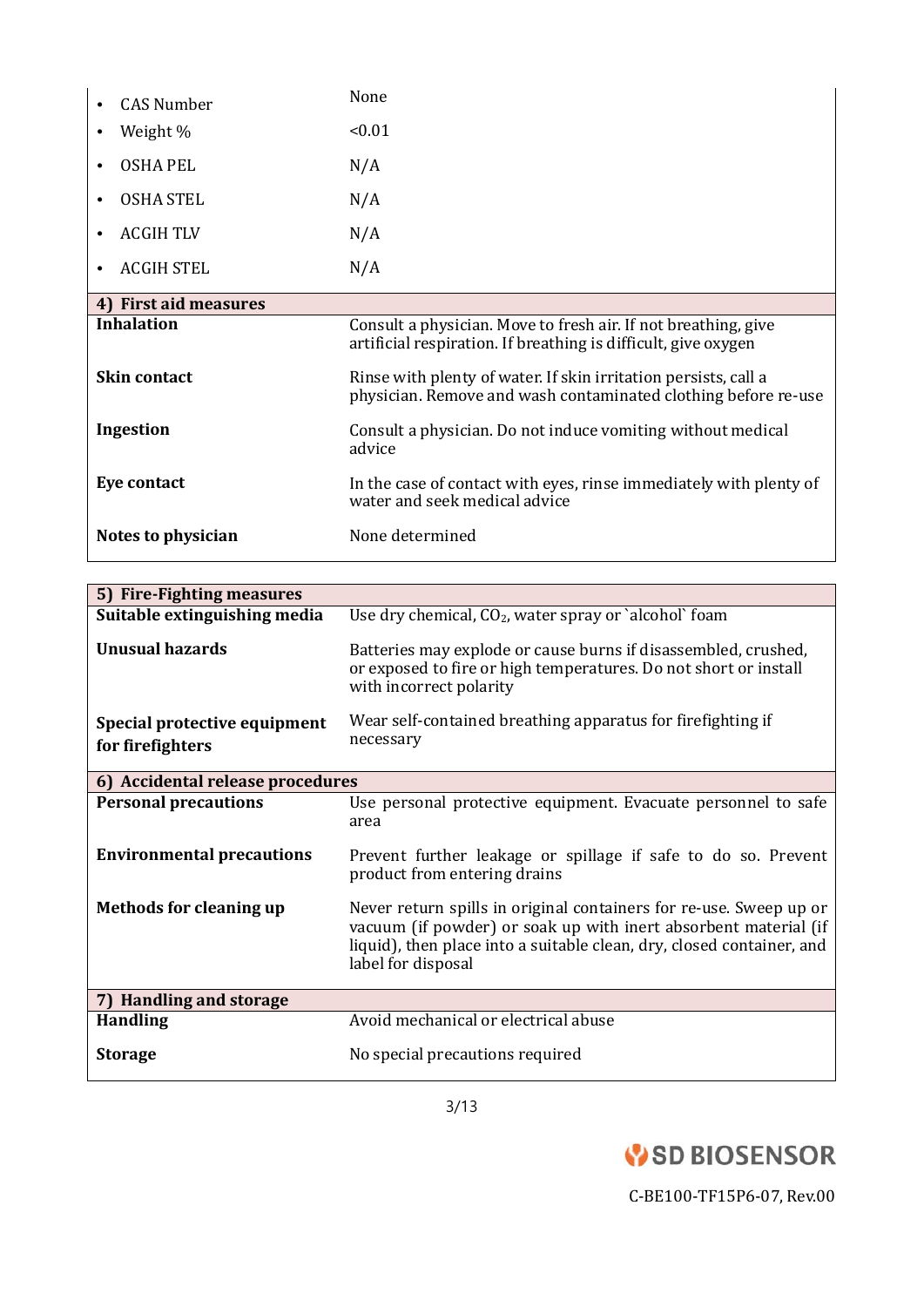| 8) Exposure controls & personal protection |                                                                                                                                                                                                                         |  |  |
|--------------------------------------------|-------------------------------------------------------------------------------------------------------------------------------------------------------------------------------------------------------------------------|--|--|
| <b>Engineering measures</b>                | Not applicable                                                                                                                                                                                                          |  |  |
| <b>Personal Protective equipment</b>       |                                                                                                                                                                                                                         |  |  |
| Respiratory                                | Respiratory protection is not required under normal use of this<br>product. If respiratory protection is needed, follow the OSHA<br>regulation, 29CFR1910.134. Always use a NIOSH approved<br>respirator when necessary |  |  |
| Hand                                       | Wear appropriate protective gloves to prevent skin contact.<br>Replace torn or punctured gloves promptly                                                                                                                |  |  |
| <b>Skin and body</b>                       | Wear appropriate body protection to prevent skin contact                                                                                                                                                                |  |  |
| Eye                                        | Wear appropriate eye protection to prevent eye contact                                                                                                                                                                  |  |  |
| <b>Hygiene measures</b>                    | Avoid contact with skin, eyes and clothing                                                                                                                                                                              |  |  |
| 9) Physical and chemical properties        |                                                                                                                                                                                                                         |  |  |
| <b>Physical state</b>                      | Solid                                                                                                                                                                                                                   |  |  |
| 10) Stability and reactivity               |                                                                                                                                                                                                                         |  |  |
| <b>Stability</b>                           | Stable under the recommended storage conditions                                                                                                                                                                         |  |  |
| Polymerization                             | Not applicable                                                                                                                                                                                                          |  |  |
| <b>Hazardous decomposition</b><br>products | None                                                                                                                                                                                                                    |  |  |
| <b>Materials to avoid</b>                  | Do not heat, disassemble or overcharge                                                                                                                                                                                  |  |  |
| 11) Toxicological information              |                                                                                                                                                                                                                         |  |  |
| <b>Inhalation</b>                          | No additional data available                                                                                                                                                                                            |  |  |
| <b>Skin</b>                                | No additional data available                                                                                                                                                                                            |  |  |
| <b>Oral</b>                                | No additional data available                                                                                                                                                                                            |  |  |
| <b>Mutagenic effects</b>                   | No data is available on the product itself                                                                                                                                                                              |  |  |
| <b>Reproductive toxicity</b>               | No data is available on the product itself                                                                                                                                                                              |  |  |
| <b>Carcinogenic effects</b>                | No data is available on the product itself                                                                                                                                                                              |  |  |
| 12) Ecological information                 |                                                                                                                                                                                                                         |  |  |
| <b>Bioaccumulation</b>                     | No data available                                                                                                                                                                                                       |  |  |
| <b>Aquatic toxicity</b>                    | Not applicable                                                                                                                                                                                                          |  |  |
| <b>Eco-toxicity effects</b>                | No data is available on the product itself                                                                                                                                                                              |  |  |
| 13) Disposal considerations                |                                                                                                                                                                                                                         |  |  |
| Waste from residues / unused<br>products   | Waste disposal must be in accordance with appropriate Federal,<br>State, and local regulations. This product, if unaltered by use, may<br>be disposed of by treatment at a permitted facility or as advised             |  |  |

4/13

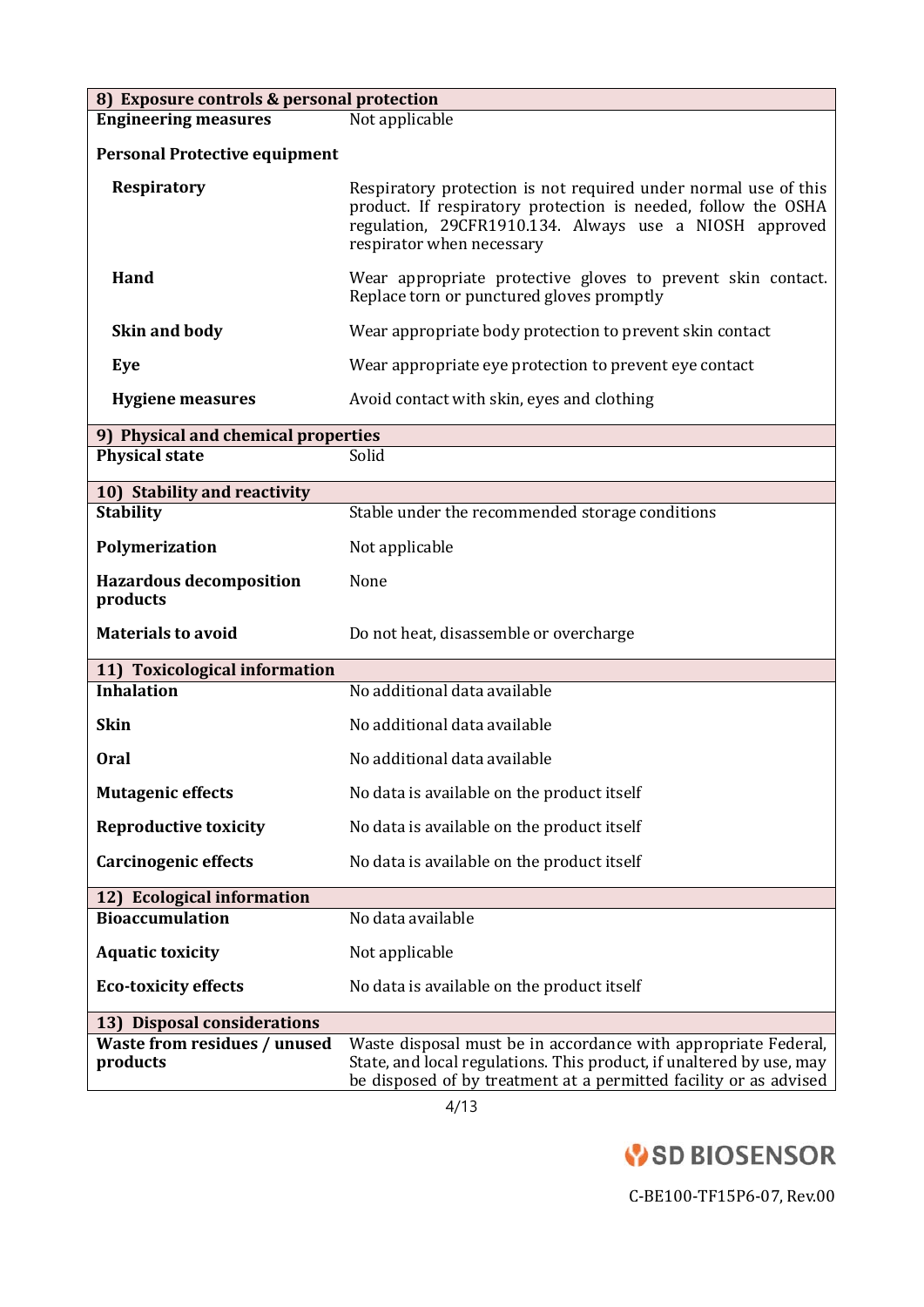|                                                  |      |                                                                                                                                                                                                                                   | by your local hazardous waste regulatory authority. Residue from<br>fires extinguished with this material may be hazardous        |                                  |
|--------------------------------------------------|------|-----------------------------------------------------------------------------------------------------------------------------------------------------------------------------------------------------------------------------------|-----------------------------------------------------------------------------------------------------------------------------------|----------------------------------|
| 14) Transport information                        |      |                                                                                                                                                                                                                                   |                                                                                                                                   |                                  |
| Is product hazardous to ship?                    |      | This product is not hazardous to ship. Any lithium battery is<br>shipped with or installed in an analyzer. Any lithium battery<br>shipped with this analyzer meets Special Provision A45 for IATA<br>and is not regulated by DOT. |                                                                                                                                   |                                  |
| <b>DOT</b>                                       |      |                                                                                                                                                                                                                                   | ICAO/JATA                                                                                                                         |                                  |
| Proper shipping name                             | None |                                                                                                                                                                                                                                   | Proper shipping name                                                                                                              | No shipping name is<br>necessary |
| <b>UN</b> number                                 |      | Not applicable                                                                                                                                                                                                                    | <b>UN</b> number                                                                                                                  | Not applicable                   |
| <b>Hazard class</b>                              |      | Not applicable                                                                                                                                                                                                                    | <b>Hazard class</b>                                                                                                               | Not applicable                   |
| Subsidiary risks                                 |      | Not applicable                                                                                                                                                                                                                    | <b>Subsidiary risks</b>                                                                                                           | Not applicable                   |
| Packing group                                    |      | Not applicable                                                                                                                                                                                                                    | Packing group                                                                                                                     | Not applicable                   |
| 15) Regulatory information                       |      |                                                                                                                                                                                                                                   |                                                                                                                                   |                                  |
| <b>U.S Regulations</b>                           |      |                                                                                                                                                                                                                                   |                                                                                                                                   |                                  |
| <b>U.S CERCLA/SARA/TSCA</b>                      |      |                                                                                                                                                                                                                                   | The following chemicals are listed under the following                                                                            |                                  |
| <b>Information</b>                               |      | field in the table below                                                                                                                                                                                                          | TSCA/SARA/CERCLA lists. Refer to TSCA regulation if you need a<br>definition for acronyms that may be shown in the TSCA Inventory |                                  |
| <b>U.S. Clean Water Act</b><br>(CWA)/ California |      |                                                                                                                                                                                                                                   | The following chemicals are listed under the CWA and/or                                                                           |                                  |
| <b>Proposition 65</b>                            |      | California Proposition 65                                                                                                                                                                                                         |                                                                                                                                   |                                  |
| <b>Canadian Regulations</b>                      |      |                                                                                                                                                                                                                                   |                                                                                                                                   |                                  |
| <b>Canada DSL Inventory List</b>                 |      |                                                                                                                                                                                                                                   | This product does not comply with DSL                                                                                             |                                  |
| <b>Canada NDSL Inventory List</b>                |      |                                                                                                                                                                                                                                   | This product does not comply with NDSL                                                                                            |                                  |
| 16) Other information                            |      |                                                                                                                                                                                                                                   |                                                                                                                                   |                                  |
| <b>Reason for revision</b>                       |      | Not applicable                                                                                                                                                                                                                    |                                                                                                                                   |                                  |
| <b>Additional device</b>                         |      | None                                                                                                                                                                                                                              |                                                                                                                                   |                                  |

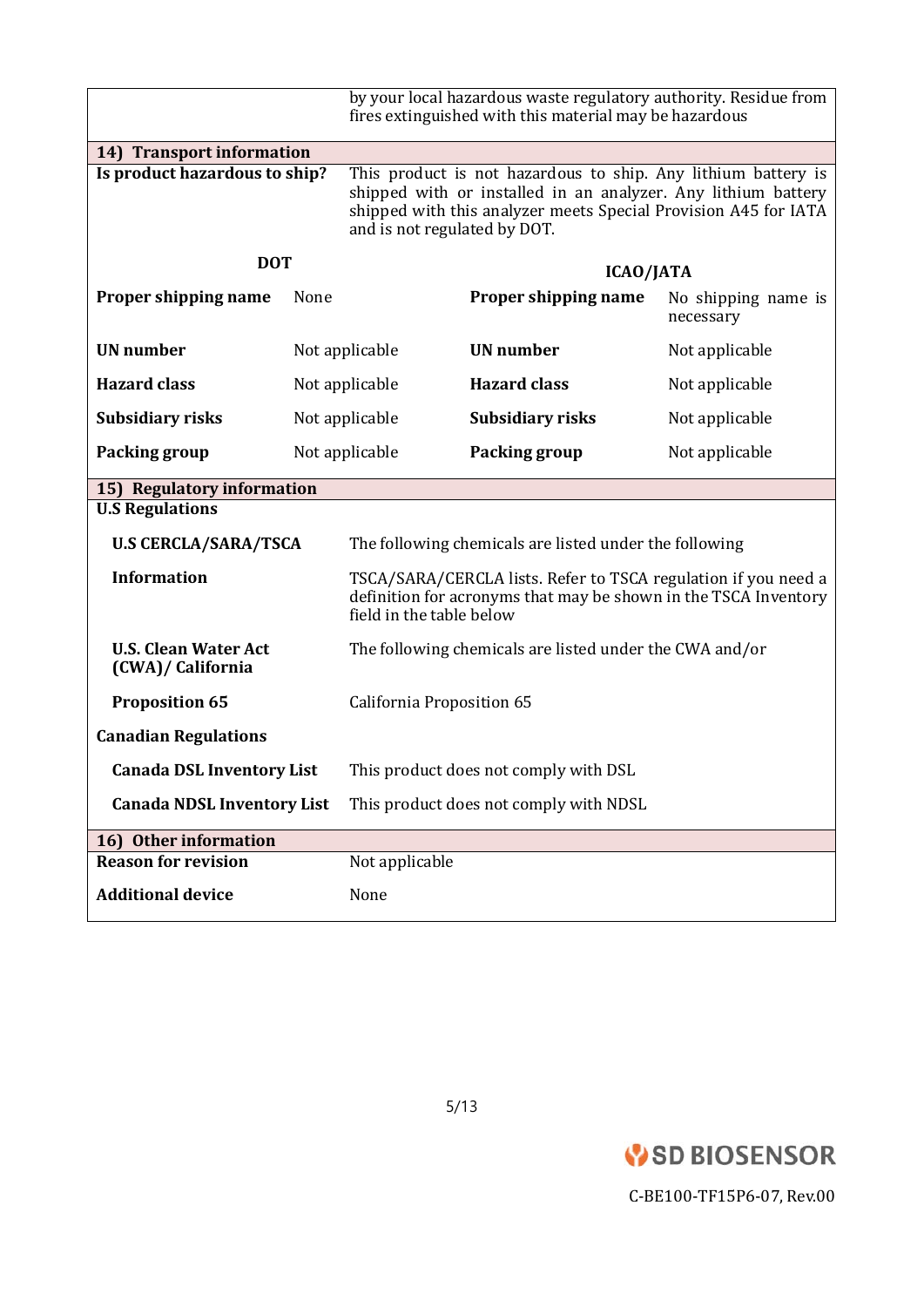| 1) Product and company identification               |                                                                                                  |  |
|-----------------------------------------------------|--------------------------------------------------------------------------------------------------|--|
| <b>Product Name</b>                                 | SD MultiCare <sup>™</sup> HbA1c Test Kit                                                         |  |
|                                                     | SD MultiCare™ CRP Test Kit                                                                       |  |
|                                                     | SD MultiCare <sup>™</sup> U-Albumin Test Kit                                                     |  |
| <b>Product code</b>                                 | M-HbA1c                                                                                          |  |
|                                                     | M-CRP                                                                                            |  |
|                                                     | M-UALB                                                                                           |  |
| <b>Manufacturer Information</b>                     |                                                                                                  |  |
| Name<br>Address                                     | SD BIOSENSOR, INC.<br>Head office: C-4th&5th, 16, Deogyeong-daero, 1556beon-gil,                 |  |
|                                                     | Yeongtong-gu, Suwon-si, Gyeonggi-do 443-813, KOREA                                               |  |
|                                                     | Manufacturing site: 74, Osongsaengmyeong 4-ro, Osong-eup,                                        |  |
| Telephone                                           | Cheongwon-gun, Chungcheongbuk-do, 363-951, KOREA<br>+82 31 300 0400                              |  |
| Fax                                                 | +82 31 300 0499                                                                                  |  |
| Emergency phone number                              | +82 31 300 0400                                                                                  |  |
| 2) Hazards identification                           |                                                                                                  |  |
| <b>NEPA Ratings</b>                                 | Health=0, Flammability=0, Reactivity=0                                                           |  |
| <b>Principle routes of exposure</b>                 | Ingestion, inhalation, skin/eye contact                                                          |  |
| <b>Inhalation</b>                                   | May cause irritation of respiratory tract                                                        |  |
| Ingestion                                           | Harmful if swallowing, ingestion of strips or other solid pieces<br>may cause choking            |  |
| <b>Skin contact</b>                                 | May cause irritation in contact with skin                                                        |  |
| <b>Eye contact</b>                                  | Contact with eyes may cause irritation                                                           |  |
| <b>Medical conditions</b><br>aggravated by exposure | None Known                                                                                       |  |
| <b>Additional information</b>                       | None                                                                                             |  |
| 3) Composition/Information on ingredients           |                                                                                                  |  |
| To Contain Hazardous Materials.                     | Pursuant to United States OSHA Regulations 29 CFR Part 1910.1200, This Product Is Not Considered |  |
| EU classification $(1999/45/EC)$                    | Not applicable                                                                                   |  |
|                                                     |                                                                                                  |  |

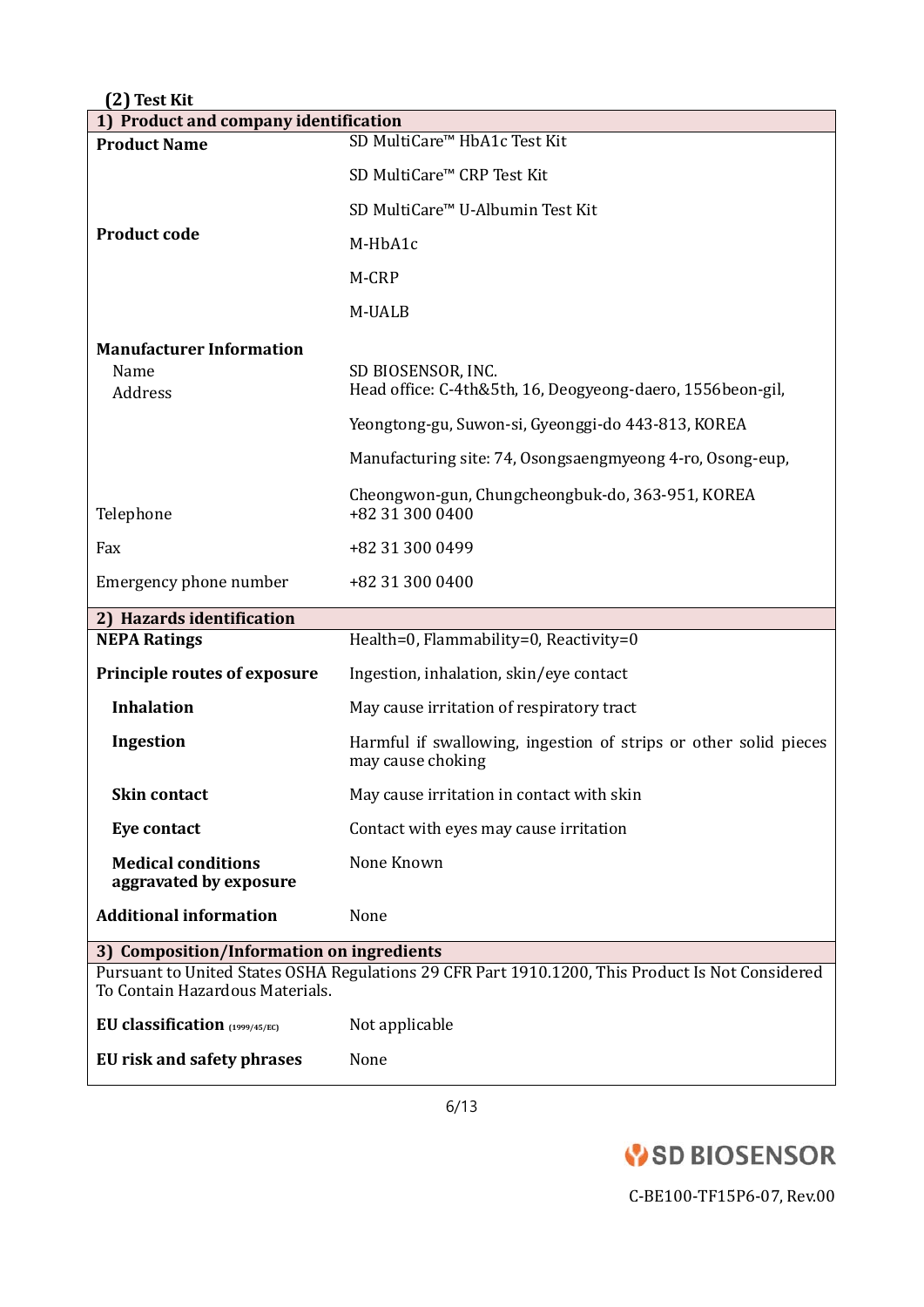| 4) Emergency first aid measures                                                                                                                                      |                                                                                                                                  |  |  |
|----------------------------------------------------------------------------------------------------------------------------------------------------------------------|----------------------------------------------------------------------------------------------------------------------------------|--|--|
| <b>Inhalation</b>                                                                                                                                                    | Consult a physician. Move to fresh air. If not breathing, give<br>artificial respiration. If breathing is difficult, give oxygen |  |  |
| <b>Skin contact</b>                                                                                                                                                  | Rinse with plenty of water. If skin irritation persists, call a<br>physician.                                                    |  |  |
| Ingestion                                                                                                                                                            | Consult a physician. Do not induce vomiting without medical<br>advice                                                            |  |  |
| <b>Eye contact</b>                                                                                                                                                   | In the case of contact with eyes, rinse immediately with plenty of<br>water. Do not rub eyes                                     |  |  |
| Notes to physician                                                                                                                                                   | None determined                                                                                                                  |  |  |
| 5) Fire-Fighting measures                                                                                                                                            |                                                                                                                                  |  |  |
| <b>Flash Point (Method used)</b>                                                                                                                                     | None                                                                                                                             |  |  |
| <b>Flammable limits</b>                                                                                                                                              | Not applicable                                                                                                                   |  |  |
| <b>Extinguishing media</b>                                                                                                                                           | Use whatever is required for the surrounding area                                                                                |  |  |
| <b>Special firefighting</b><br>procedures                                                                                                                            | It is always best to wear a self-contained breathing apparatus.                                                                  |  |  |
| <b>Unusual fire and explosion</b><br>hazard                                                                                                                          | None determined                                                                                                                  |  |  |
| 6) Spill or Leak procedures                                                                                                                                          |                                                                                                                                  |  |  |
| Steps to be taken in case<br>material is released or spilled                                                                                                         | Pick up and place in a disposal container                                                                                        |  |  |
| 7) Handling and storage                                                                                                                                              |                                                                                                                                  |  |  |
| Store the test kits at temperatures and conditions as indicated on the product label. See product test<br>kit package or insert for instructions on handling product |                                                                                                                                  |  |  |
| 8) Personal protection                                                                                                                                               |                                                                                                                                  |  |  |
| Ventilation                                                                                                                                                          | Use general room ventilation, there is no special respiratory<br>protection required                                             |  |  |
| Protective gloves and other<br>protective equipment                                                                                                                  | Not required                                                                                                                     |  |  |
| Eye protective                                                                                                                                                       | Not needed or required to use this product                                                                                       |  |  |
| 9) Physical data                                                                                                                                                     |                                                                                                                                  |  |  |
| <b>Appearance and odor</b>                                                                                                                                           | Plastic strips with applied chemicals and desiccant bead                                                                         |  |  |
| pH                                                                                                                                                                   | Not applicable                                                                                                                   |  |  |
| Solubility in water                                                                                                                                                  | Not soluble                                                                                                                      |  |  |
| <b>Physical Characteristics</b>                                                                                                                                      | Not significant                                                                                                                  |  |  |
| 10) Reactivity data                                                                                                                                                  |                                                                                                                                  |  |  |
|                                                                                                                                                                      | 7/12                                                                                                                             |  |  |

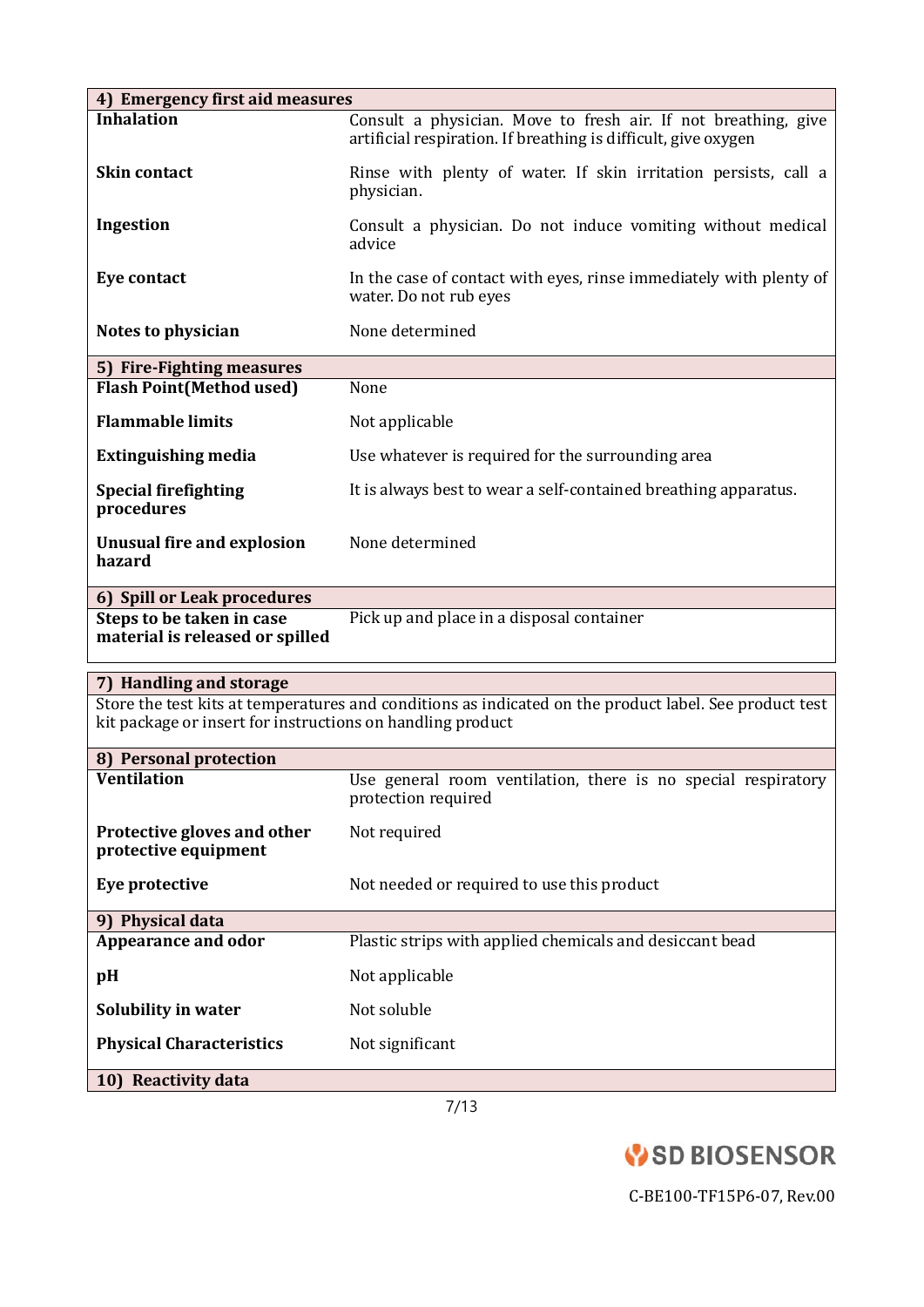| <b>Stability</b>                                                  | This product is stable as sold if used as directed. There are no<br>specific conditions to avoid.                                                                                                                                                                   |  |  |
|-------------------------------------------------------------------|---------------------------------------------------------------------------------------------------------------------------------------------------------------------------------------------------------------------------------------------------------------------|--|--|
| 11) Toxicological information                                     |                                                                                                                                                                                                                                                                     |  |  |
| <b>Chronic effect of over</b><br>exposure                         | None currently known. None of the components are listed as a<br>carcinogen or suspected carcinogen                                                                                                                                                                  |  |  |
| Inhalation, Skin Contact and<br><b>Eye Contact</b>                | Not considered health risks                                                                                                                                                                                                                                         |  |  |
| Ingestion                                                         | If ingestion should occur the patient may feel uncomfortable.<br>Treat as indicated                                                                                                                                                                                 |  |  |
| <b>Acute toxicity values</b>                                      | Not applicable                                                                                                                                                                                                                                                      |  |  |
| 12) Ecological information                                        |                                                                                                                                                                                                                                                                     |  |  |
| Ecological effects of the product strips have not been determined |                                                                                                                                                                                                                                                                     |  |  |
| 13) Disposal considerations                                       |                                                                                                                                                                                                                                                                     |  |  |
| <b>Primary Container Type</b>                                     | Aluminum pouch in a fiberboard box. Plastic panels are<br>polystyrene with applied chemicals.                                                                                                                                                                       |  |  |
| <b>Waste Disposal Method</b>                                      | Each disposal facility must determine proper disposal methods to<br>comply with Local, State and Federal Environmental Regulations.<br>Incineration of the product could produce trace amounts of toxic<br>gasses. Check your local regulations before incineration |  |  |
| 14) Transport information (JATA regulation)                       |                                                                                                                                                                                                                                                                     |  |  |
| Proper shipping name                                              | Not regulated                                                                                                                                                                                                                                                       |  |  |
| <b>UN</b> number                                                  | Not applicable                                                                                                                                                                                                                                                      |  |  |
| <b>Hazard class</b>                                               | Not applicable                                                                                                                                                                                                                                                      |  |  |
| <b>Subsidiary risks</b>                                           | Not applicable                                                                                                                                                                                                                                                      |  |  |
| Packing group                                                     | Not applicable                                                                                                                                                                                                                                                      |  |  |
| Label(s)                                                          | Not applicable                                                                                                                                                                                                                                                      |  |  |
| Packing instruction(Passenger aircraft)                           | Not applicable                                                                                                                                                                                                                                                      |  |  |
| Packing instruction(cargo aircraft)                               | Not applicable                                                                                                                                                                                                                                                      |  |  |
| <b>Unit volume</b>                                                | See products labels                                                                                                                                                                                                                                                 |  |  |
| <b>Primary container type</b>                                     | Aluminum pouch in a fiberboard box                                                                                                                                                                                                                                  |  |  |
| Sales unit                                                        | 1 package including 20 test kits                                                                                                                                                                                                                                    |  |  |
| 15) Regulatory information                                        |                                                                                                                                                                                                                                                                     |  |  |
| <b>SARA 311/312</b>                                               | Hazard categories for SARA section 311/312                                                                                                                                                                                                                          |  |  |
| <b>Reporting</b>                                                  | Not hazardous                                                                                                                                                                                                                                                       |  |  |

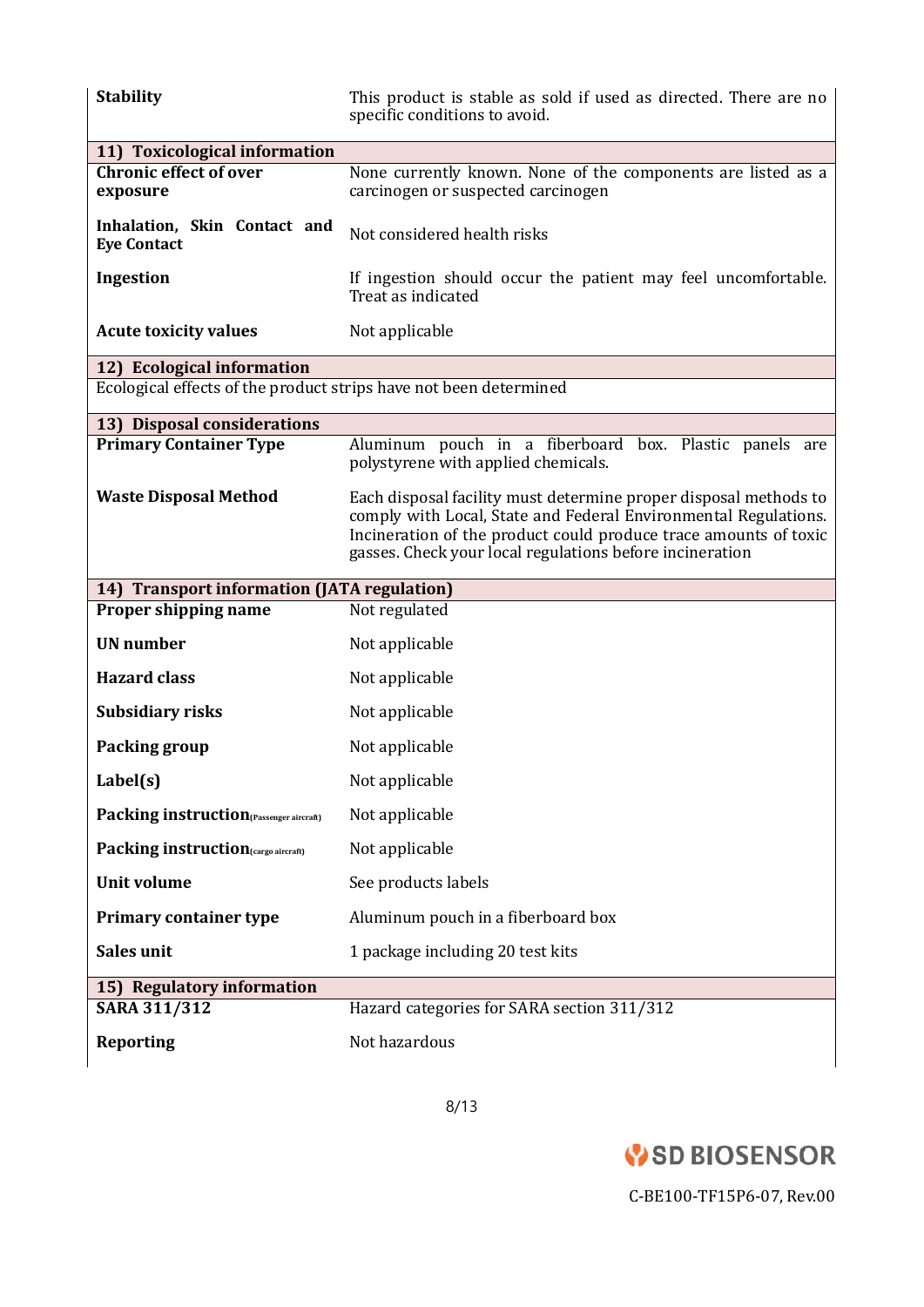| <b>Canadian WHMIS</b><br>classification                        | Not a controlled products |
|----------------------------------------------------------------|---------------------------|
| EU classification $(1999/45/EC)$<br>EU risk and safety phrases | Not applicable<br>None    |
| 16) Other information                                          |                           |
| None                                                           |                           |

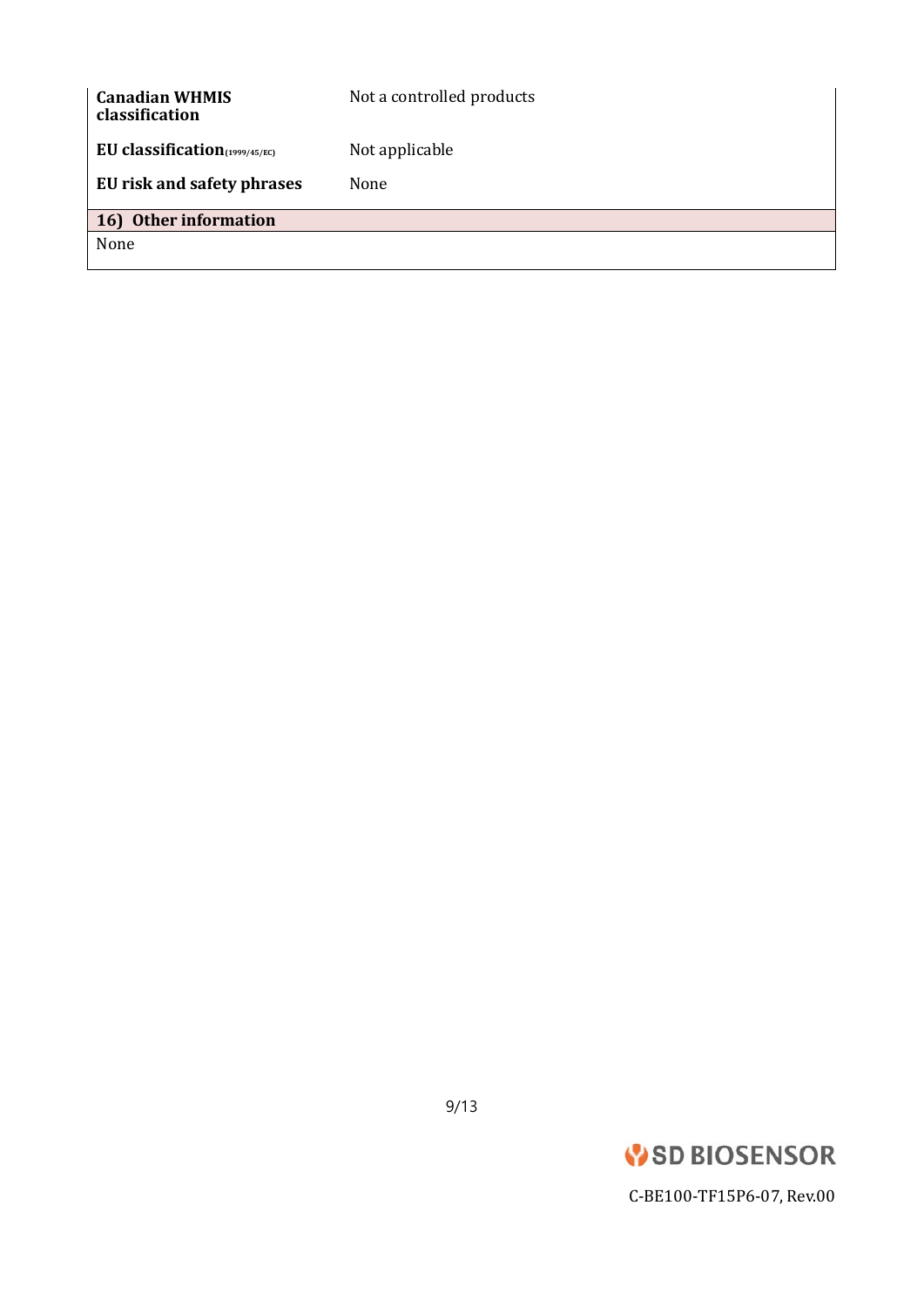| (3) Control                                                                                                                         |                                                                                                                                  |  |
|-------------------------------------------------------------------------------------------------------------------------------------|----------------------------------------------------------------------------------------------------------------------------------|--|
| 1) Product and company identification                                                                                               |                                                                                                                                  |  |
| <b>Product Name</b>                                                                                                                 | SD A1C Control                                                                                                                   |  |
|                                                                                                                                     | <b>SD CRP Control</b>                                                                                                            |  |
|                                                                                                                                     | SD U-Albumin Control                                                                                                             |  |
| <b>Product code</b>                                                                                                                 | $C-ALC$<br>C-CRP                                                                                                                 |  |
|                                                                                                                                     | <b>C-UALB</b>                                                                                                                    |  |
| <b>Manufacturer Information</b>                                                                                                     |                                                                                                                                  |  |
| Name                                                                                                                                | SD BIOSENSOR, INC.                                                                                                               |  |
| Address                                                                                                                             | Head office: C-4th&5th, 16, Deogyeong-daero, 1556beon-gil,                                                                       |  |
|                                                                                                                                     | Yeongtong-gu, Suwon-si, Gyeonggi-do 443-813, KOREA                                                                               |  |
|                                                                                                                                     | Manufacturing site: 74, Osongsaengmyeong 4-ro, Osong-eup,                                                                        |  |
|                                                                                                                                     | Cheongwon-gun, Chungcheongbuk-do, 363-951, KOREA                                                                                 |  |
| Telephone                                                                                                                           | +82 31 300 0400                                                                                                                  |  |
| Fax                                                                                                                                 | +82 31 300 0499                                                                                                                  |  |
| Emergency phone number                                                                                                              | +82 31 300 0400                                                                                                                  |  |
| 2) Hazards identification                                                                                                           |                                                                                                                                  |  |
| <b>NEPA Ratings</b>                                                                                                                 | Health=0, Flammability=0, Reactivity=0                                                                                           |  |
| <b>Principle routes of exposure</b>                                                                                                 | Ingestion, inhalation, skin/eye contact                                                                                          |  |
| <b>Inhalation</b>                                                                                                                   | May cause irritation of respiratory tract                                                                                        |  |
| Ingestion                                                                                                                           | Harmful if swallowing, ingestion of strips or other solid pieces<br>may cause choking                                            |  |
| <b>Skin contact</b>                                                                                                                 | May cause irritation in contact with skin                                                                                        |  |
| Eye contact                                                                                                                         | Contact with eyes may cause irritation                                                                                           |  |
| <b>Medical conditions</b><br>aggravated by exposure                                                                                 | None Known                                                                                                                       |  |
| <b>Additional information</b>                                                                                                       | None                                                                                                                             |  |
| 3) Composition/Information on ingredients                                                                                           |                                                                                                                                  |  |
| Pursuant to United States OSHA Regulations 29 CFR Part 1910.1200, This Product Is Not Considered<br>To Contain Hazardous Materials. |                                                                                                                                  |  |
| EU classification (1999/45/EC)                                                                                                      | Not applicable                                                                                                                   |  |
| EU risk and safety phrases                                                                                                          | None                                                                                                                             |  |
| 4) Emergency first aid measures                                                                                                     |                                                                                                                                  |  |
| <b>Inhalation</b>                                                                                                                   | Consult a physician. Move to fresh air. If not breathing, give<br>artificial respiration. If breathing is difficult, give oxygen |  |
| <b>Skin contact</b>                                                                                                                 | Rinse with plenty of water. If skin irritation persists, call a                                                                  |  |

10/13

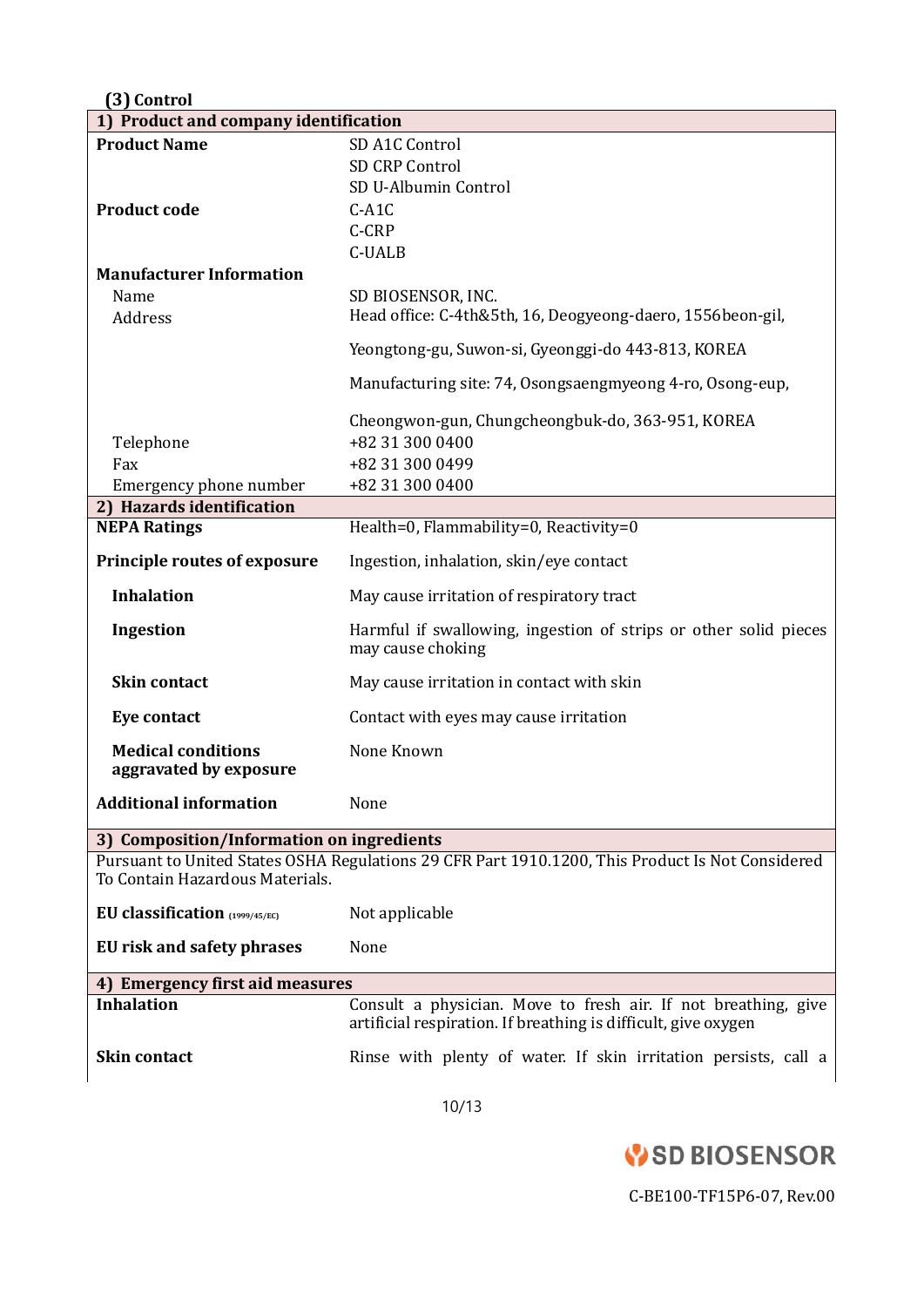|                                                                | physician.                                                                                                                                                                                                    |
|----------------------------------------------------------------|---------------------------------------------------------------------------------------------------------------------------------------------------------------------------------------------------------------|
| Ingestion                                                      | Consult a physician. Do not induce vomiting without medical<br>advice                                                                                                                                         |
| <b>Eye contact</b>                                             | In the case of contact with eyes, rinse immediately with plenty of<br>water. Do not rub eyes                                                                                                                  |
| Notes to physician                                             | None determined                                                                                                                                                                                               |
| 5) Fire-Fighting measures                                      |                                                                                                                                                                                                               |
| <b>Flash Point(Method used)</b>                                | None                                                                                                                                                                                                          |
| <b>Flammable limits</b>                                        | Not applicable                                                                                                                                                                                                |
| <b>Extinguishing media</b>                                     | Use whatever is required for the surrounding area                                                                                                                                                             |
| <b>Special firefighting</b><br>procedures                      | No special procedures are necessary                                                                                                                                                                           |
| <b>Unusual fire and explosion</b><br>hazard                    | None determined                                                                                                                                                                                               |
|                                                                |                                                                                                                                                                                                               |
| 6) Spill or Leak procedures                                    |                                                                                                                                                                                                               |
| Steps to be taken in case<br>material is released or spilled   | Pick up and place in a disposal container                                                                                                                                                                     |
| 7) Handling and storage                                        |                                                                                                                                                                                                               |
| product package or insert for instructions on handling product | Store the control solution at temperatures and conditions as indicated on the product label. See                                                                                                              |
| 8) Personal protection                                         |                                                                                                                                                                                                               |
| <b>Engineering measures</b>                                    | Not applicable                                                                                                                                                                                                |
| <b>Personal Protective Equipment</b>                           |                                                                                                                                                                                                               |
| <b>Respiratory protection</b>                                  | Respiratory protection is not required under normal use of this<br>product.                                                                                                                                   |
| Skin and body protection                                       | None required in normal product use. Should circumstances<br>occur where prolonged or repeated skin contact may occur, then<br>it is recommended that protective gloves be worn                               |
| <b>Eye protection</b>                                          | None required in normal product use. If large quantities of the<br>product are handled in bulk, and there is a change of splashing,<br>then it is recommended that safety glasses, or face shield be<br>worn. |
| <b>Hygiene measures</b>                                        | Avoid contact with skin, eyes and clothing                                                                                                                                                                    |
| 9) Physical data                                               |                                                                                                                                                                                                               |

11/13

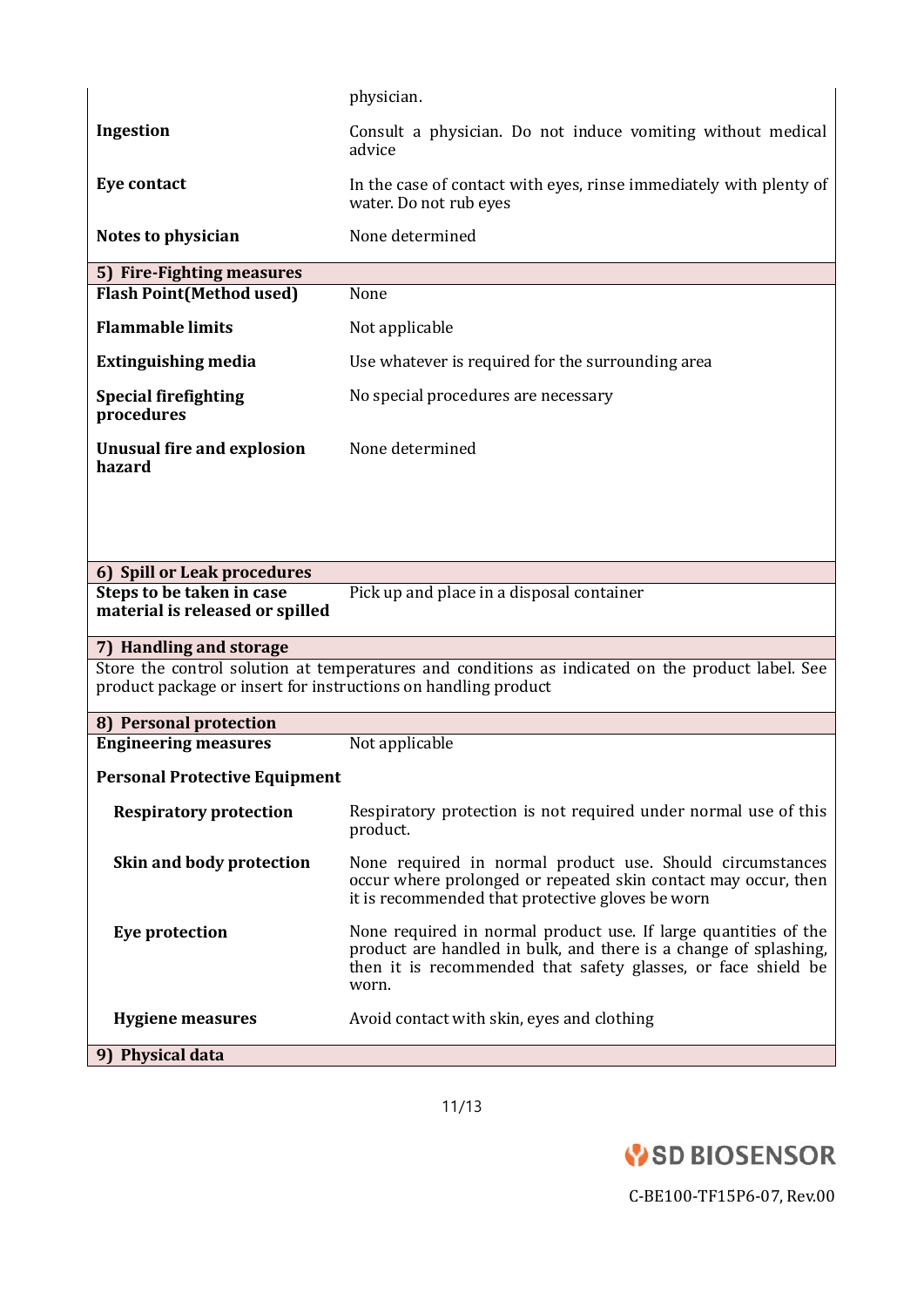| <b>Physical state</b>                       | Liquid                                                                                                                                                                                           |  |
|---------------------------------------------|--------------------------------------------------------------------------------------------------------------------------------------------------------------------------------------------------|--|
| Appearance                                  | White bottle                                                                                                                                                                                     |  |
| Color                                       | Red                                                                                                                                                                                              |  |
| <b>Odor</b>                                 | <b>Odorless</b>                                                                                                                                                                                  |  |
| 10) Reactivity data                         |                                                                                                                                                                                                  |  |
| <b>Stability</b>                            | Stable under recommended storage conditions                                                                                                                                                      |  |
| <b>Incompatible materials</b>               | None                                                                                                                                                                                             |  |
| <b>Hazardous decomposition</b><br>products  | None                                                                                                                                                                                             |  |
| <b>Hazardous polymerization</b>             | Will not occur                                                                                                                                                                                   |  |
| <b>Materials to avoid</b>                   | Refer to the insert for this product about the storage condition.                                                                                                                                |  |
| 11) Toxicological information               |                                                                                                                                                                                                  |  |
| <b>Inhalation</b>                           | No additional data available                                                                                                                                                                     |  |
| <b>Skin</b>                                 | No additional data available                                                                                                                                                                     |  |
| <b>Oral</b>                                 | No additional data available                                                                                                                                                                     |  |
| <b>Mutagenic effects</b>                    | No data is available on the product itself                                                                                                                                                       |  |
| <b>Reproductive toxicity</b>                | No data is available on the product itself                                                                                                                                                       |  |
| <b>Carcinogenic effects</b>                 | No data is available on the product itself                                                                                                                                                       |  |
| 12) Ecological information                  |                                                                                                                                                                                                  |  |
| <b>Bioaccumulation</b>                      | No data available                                                                                                                                                                                |  |
| <b>Aquatic toxicity</b>                     | Not applicable                                                                                                                                                                                   |  |
| <b>Ecotoxicity effects</b>                  | No data is available on the product itself                                                                                                                                                       |  |
| 13) Disposal considerations                 |                                                                                                                                                                                                  |  |
| <b>Primary Container Type</b>               | Aluminum pouch in a fiberboard box. Plastic spoit contains a<br>latex-tablet consisting of chemicals.                                                                                            |  |
| Waste from residues /                       | Waste disposal must be in accordance with appropriate Federal,                                                                                                                                   |  |
| unused products                             | State, and local regulations. This product, if unaltered by use, may<br>be disposed of by treatment at a permitted facility or as advised<br>by your local hazardous waste regulatory authority. |  |
| 14) Transport information (JATA regulation) |                                                                                                                                                                                                  |  |
| Proper shipping name                        | Not regulated                                                                                                                                                                                    |  |
| <b>UN</b> number                            | Not applicable                                                                                                                                                                                   |  |
| <b>Hazard class</b>                         | Not applicable                                                                                                                                                                                   |  |